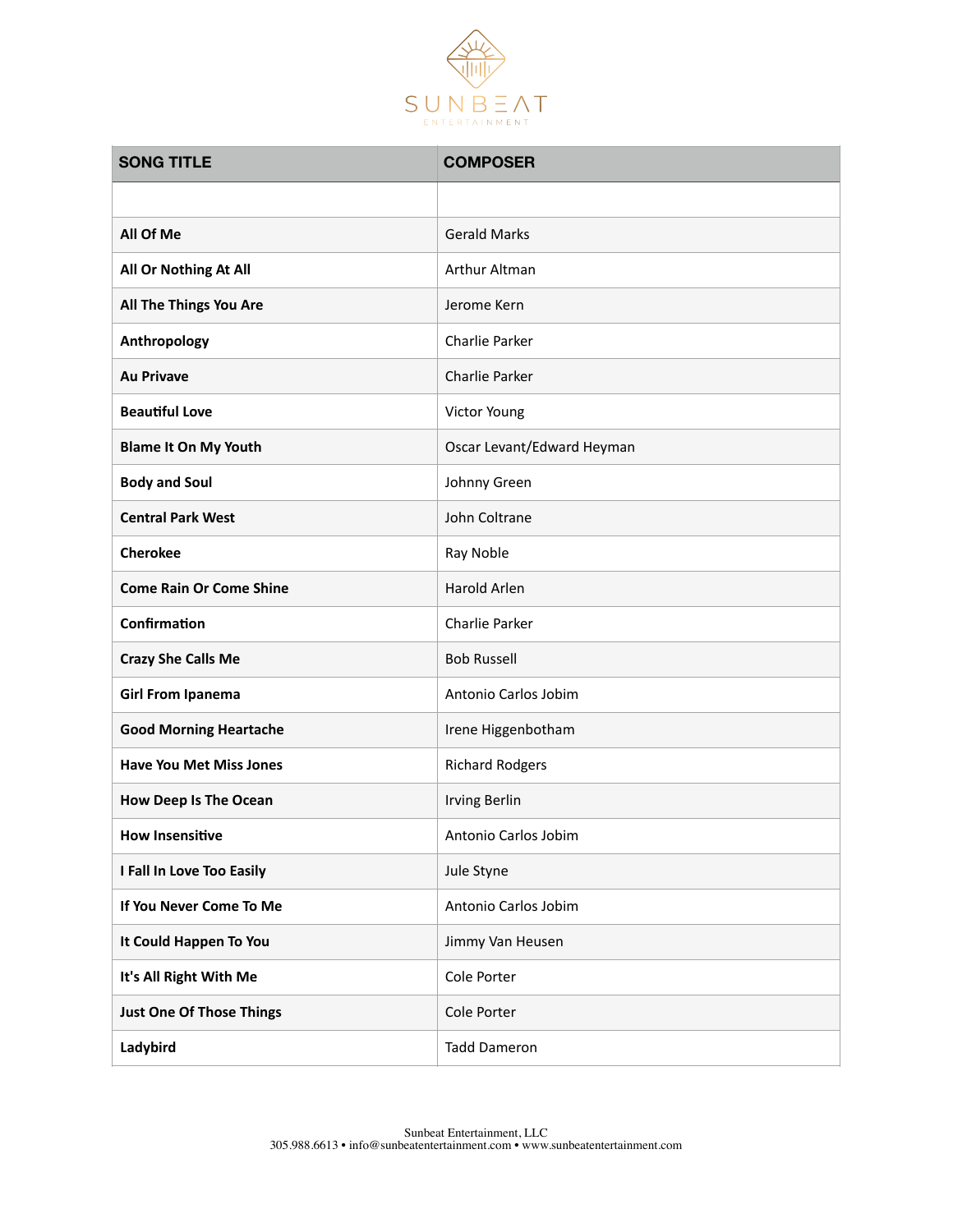| <b>SONG TITLE</b>                | <b>COMPOSER</b>            |
|----------------------------------|----------------------------|
| <b>Lennie's Pennies</b>          | Lennie Tristano            |
| <b>My Foolish Heart</b>          | Victor Young               |
| <b>Naima</b>                     | John Coltrane              |
| <b>Nefertiti</b>                 | Wayne Shorter              |
| <b>Nica's Dream</b>              | <b>Horace Silver</b>       |
| <b>Night and Day</b>             | Cole Porter                |
| Oleo                             | <b>Sonny Rollins</b>       |
| On Green Dolphin Street          | <b>Bronislav Kaper</b>     |
| Our Love Is Here To Stay         | George Gershwin            |
| <b>Pee Wee</b>                   | Tony Williams              |
| <b>Prelude To A Kiss</b>         | Duke Ellington             |
| <b>Prisoner of Love</b>          | <b>Russ Colombo</b>        |
| <b>Round Midnight</b>            | <b>Thelonious Monk</b>     |
| <b>Sugar</b>                     | <b>Stanley Turrentine</b>  |
| <b>The Peacocks</b>              | <b>Jimmy Rowles</b>        |
| The Very Thought Of You          | Ray Noble                  |
| The Way You Look Tonight         | Jerome Kern/Dorothy Fields |
| There Will Never Be Another You  | Harry Warren               |
| <b>Til There Was You</b>         | Meredith Wilson            |
| <b>Triste</b>                    | Antonio Carlos Jobim       |
| <b>Tune Up</b>                   | Eddie Vinson               |
| <b>Whisper Not</b>               | <b>Benny Golson</b>        |
| You Don't Know What Love Is      | Gene de Paul               |
| You'd Be So Nice To Come Home To | Cole Porter                |
| <b>Besame Mucho</b>              | Consuelo Velazquez         |
| The Best Is Yet To Come          | Cy Coleman                 |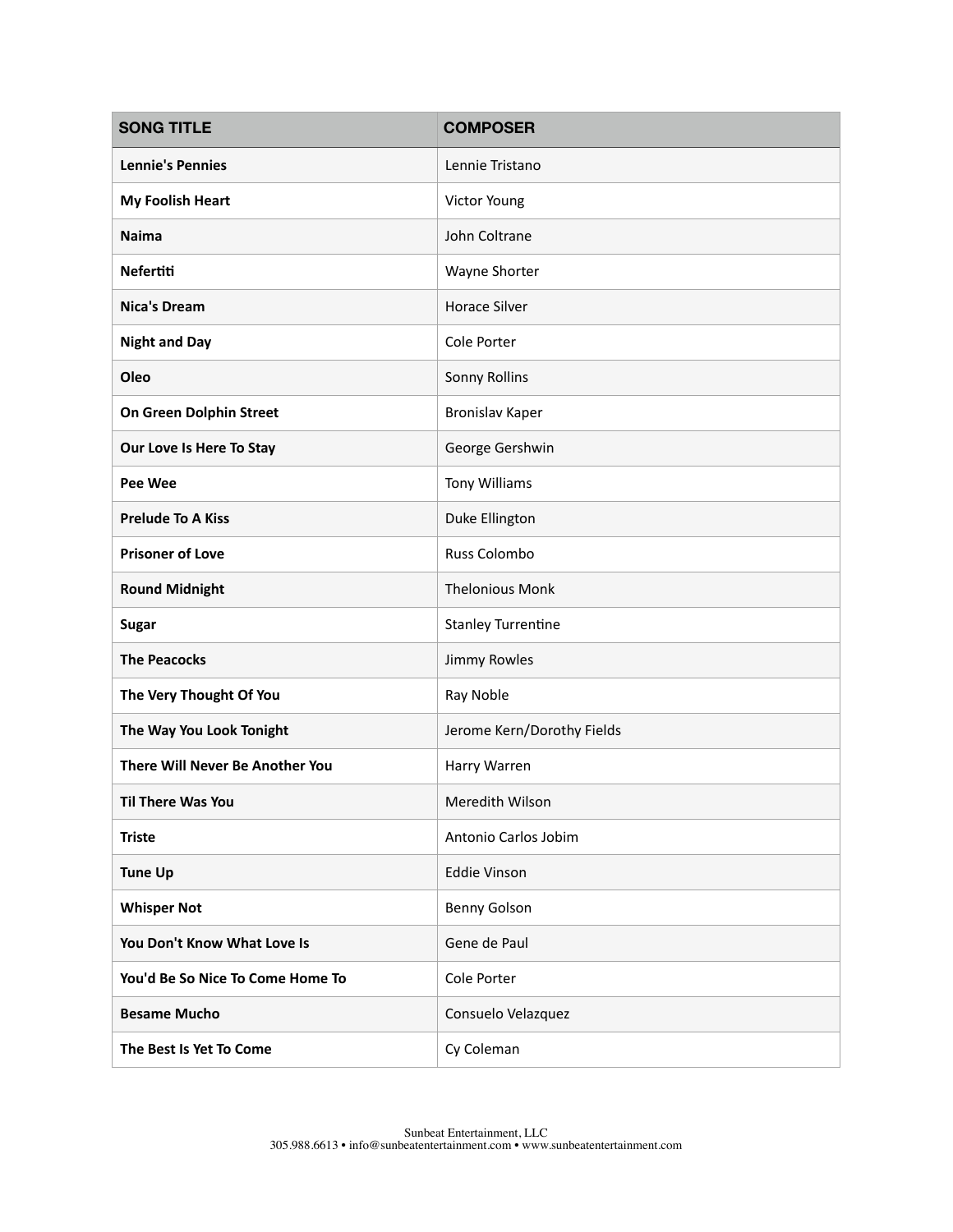| <b>SONG TITLE</b>                | <b>COMPOSER</b>          |
|----------------------------------|--------------------------|
| Caravan                          | Duke Ellington           |
| <b>Cheek To Cheek</b>            | <b>Irving Berlin</b>     |
| <b>Cry Me A River</b>            | <b>Arthur Hamilton</b>   |
| Don't Know Why                   | Jesse Harris             |
| Dream A Little Dream Of Me       | <b>Wilbur Schwandt</b>   |
| <b>East Of The Sun</b>           | <b>Brooks Bowman</b>     |
| <b>Exactly Like You</b>          | Jimmy McHugh             |
| I Didn't Know What Time It Was   | <b>Richard Rodgers</b>   |
| I Wish You Love                  | <b>Charles Trenet</b>    |
| I'll Be Seeing You               | Sammy Fain               |
| I've Got My Love To Keep Me Warm | <b>Irving Berlin</b>     |
| I've Got The World On A String   | Harold Arlen             |
| I've Got You Under My Skin       | Cole Porter              |
| I've Never Been In Love Before   | Frank Loesser            |
| Let's Face The Music And Dance   | <b>Irving Berlin</b>     |
| $L-O-V-E$                        | Bert Kaempfert           |
| <b>Lost In The Stars</b>         | Kurt Weill               |
| Love You Madly                   | Duke Ellington           |
| <b>Mean To Me</b>                | <b>Fred Ahlert</b>       |
| <b>Moonlight In Vermon</b>       | John Blackburn           |
| I Thought About You              | Jimmy Van Heusen         |
| <b>I Cover The Waterfront</b>    | Johnny Green             |
| <b>Black Orpheus</b>             | Luiz Bonfa               |
| For All We Know                  | <b>Fred Coots</b>        |
| You Don't Know Me                | Eddy Arnold-Cindy Walker |
| <b>These Foolish Things</b>      | Strachey-Link            |